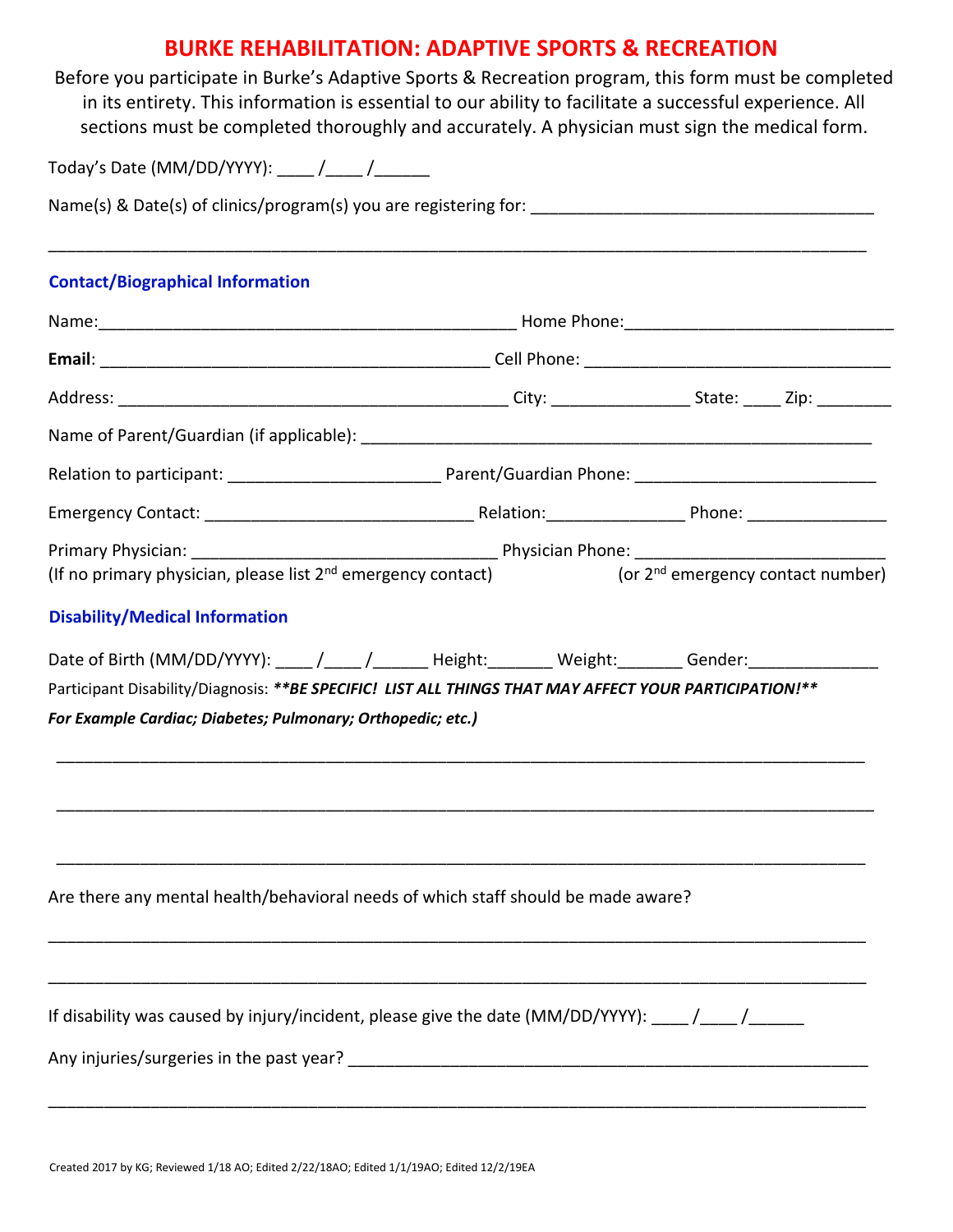| If yes-do you give Burke permission to administer your epinephrine to you if you are unable to do so?______                                                                                            |  |  |
|--------------------------------------------------------------------------------------------------------------------------------------------------------------------------------------------------------|--|--|
| Have you ever had a seizure(s)? ____________ Date of last seizure (MM/DD/YYYY): _____/_____/________                                                                                                   |  |  |
|                                                                                                                                                                                                        |  |  |
|                                                                                                                                                                                                        |  |  |
| Please describe any other medical concerns that may affect participation: ___________________________________                                                                                          |  |  |
|                                                                                                                                                                                                        |  |  |
|                                                                                                                                                                                                        |  |  |
| <b>Physical/Social Information</b>                                                                                                                                                                     |  |  |
| Mobility: $\lceil$ ndependent $\lceil$ Requires extra time $\lceil$ Needs assistance                                                                                                                   |  |  |
| Devices used to aid mobility (check all that apply):                                                                                                                                                   |  |  |
| <b>F</b> Braces Walker Cane Manual wheelchair Power wheelchair Crutches bther:                                                                                                                         |  |  |
| Transfers. Independent Supervision Minimal Assistance Moderate Assistance Maximal Assistance                                                                                                           |  |  |
|                                                                                                                                                                                                        |  |  |
|                                                                                                                                                                                                        |  |  |
|                                                                                                                                                                                                        |  |  |
| Please describe any hearing and/or visual issues and any special needs/concerns: _________________________                                                                                             |  |  |
| Please describe any pertinent information regarding the participant's means of communication and interactions with<br>others. Please include any stressors, motivators, or other relevant information. |  |  |
|                                                                                                                                                                                                        |  |  |

\_\_\_\_\_\_\_\_\_\_\_\_\_\_\_\_\_\_\_\_\_\_\_\_\_\_\_\_\_\_\_\_\_\_\_\_\_\_\_\_\_\_\_\_\_\_\_\_\_\_\_\_\_\_\_\_\_\_\_\_\_\_\_\_\_\_\_\_\_\_\_\_\_\_\_\_\_\_\_\_\_\_\_\_\_\_\_\_\_\_\_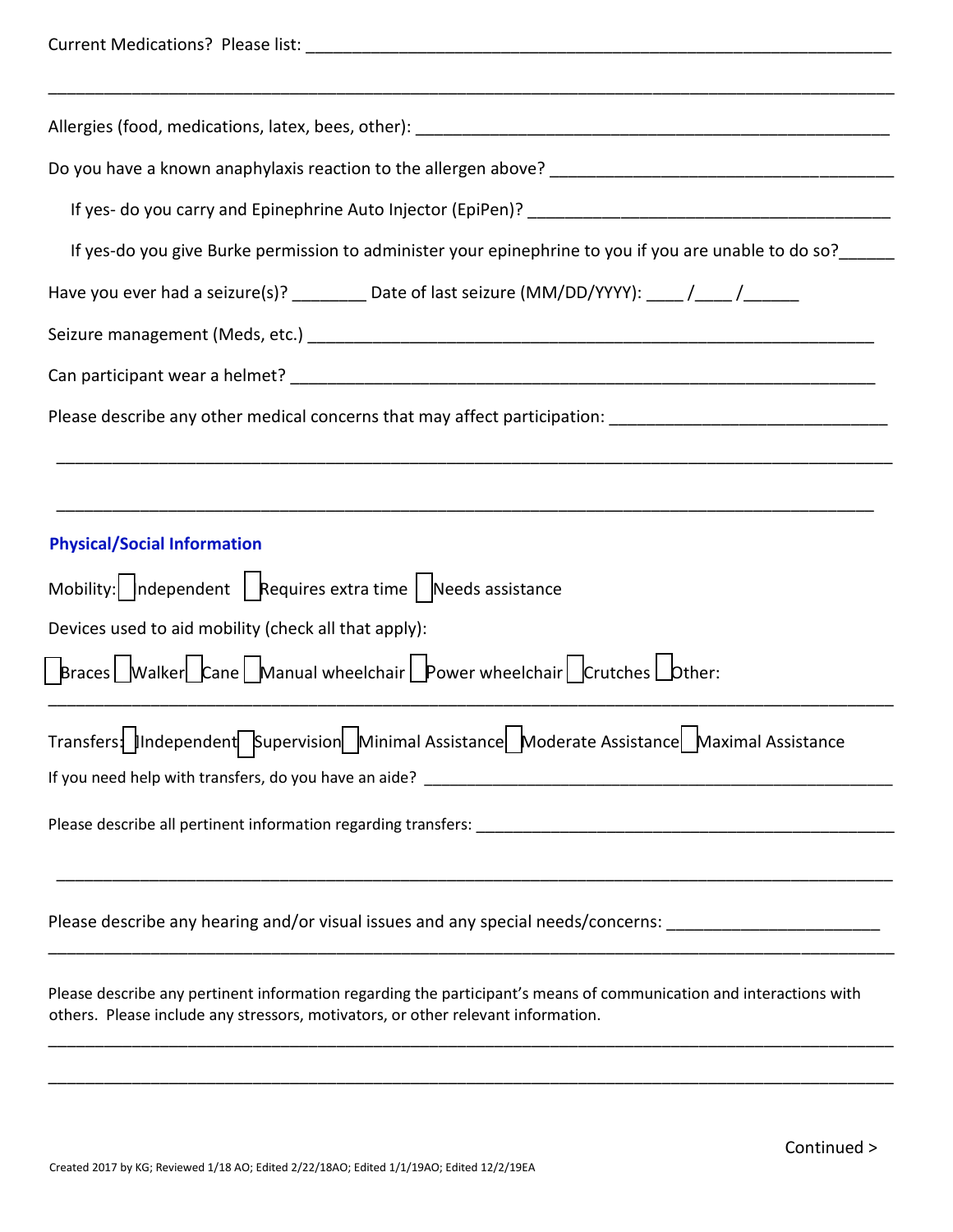| Please describe your       | Left Side | <b>Right Side</b> |
|----------------------------|-----------|-------------------|
| Arm strength               |           |                   |
|                            |           |                   |
| Hand grip strength         |           |                   |
|                            |           |                   |
| <b>Arm/Hand sensation</b>  |           |                   |
| (numbness, tingling, etc.) |           |                   |
| Arm range of motion        |           |                   |
|                            |           |                   |
| Leg strength               |           |                   |
|                            |           |                   |
| Leg/Foot sensation         |           |                   |
| (numbness, tingling, etc.) |           |                   |
| Leg range of motion        |           |                   |
|                            |           |                   |
|                            |           |                   |

How did you hear about us?

What activities are you (the participant) interested in participating in?



\_\_\_\_\_\_\_\_\_\_\_\_\_\_\_\_\_\_\_\_\_\_\_\_\_\_\_\_\_\_\_\_\_\_\_\_\_\_\_\_\_\_\_\_\_\_\_\_\_\_\_\_\_\_\_\_\_\_\_\_\_\_\_\_\_\_\_\_\_\_\_\_\_\_\_\_\_\_\_\_\_\_\_\_\_\_\_\_\_\_ \_\_\_\_\_\_\_\_\_\_\_\_\_\_\_\_\_\_\_\_\_\_\_\_\_\_\_\_\_\_\_\_\_\_\_\_\_\_\_\_\_\_\_\_\_\_\_\_\_\_\_\_\_\_\_\_\_\_\_\_\_\_\_\_\_\_\_\_\_\_\_\_\_\_\_\_\_\_\_\_\_\_\_\_\_\_\_\_\_\_

Please describe your experience w/your selected activities, including equipment adaptations, personal goals, and any other specific information that will help us prepare for your participation:

\_\_\_\_\_\_\_\_\_\_\_\_\_\_\_\_\_\_\_\_\_\_\_\_\_\_\_\_\_\_\_\_\_\_\_\_\_\_\_\_\_\_\_\_\_\_\_\_\_\_\_\_\_\_\_\_\_\_\_\_\_\_\_\_\_\_\_\_\_\_\_\_\_\_\_\_\_\_\_\_\_\_\_\_\_\_\_\_\_\_\_

\_\_\_\_\_\_\_\_\_\_\_\_\_\_\_\_\_\_\_\_\_\_\_\_\_\_\_\_\_\_\_\_\_\_\_\_\_\_\_\_\_\_\_\_\_\_\_\_\_\_\_\_\_\_\_\_\_\_\_\_\_\_\_\_\_\_\_\_\_\_\_\_\_\_\_\_\_\_\_\_\_\_\_\_\_\_\_\_\_\_\_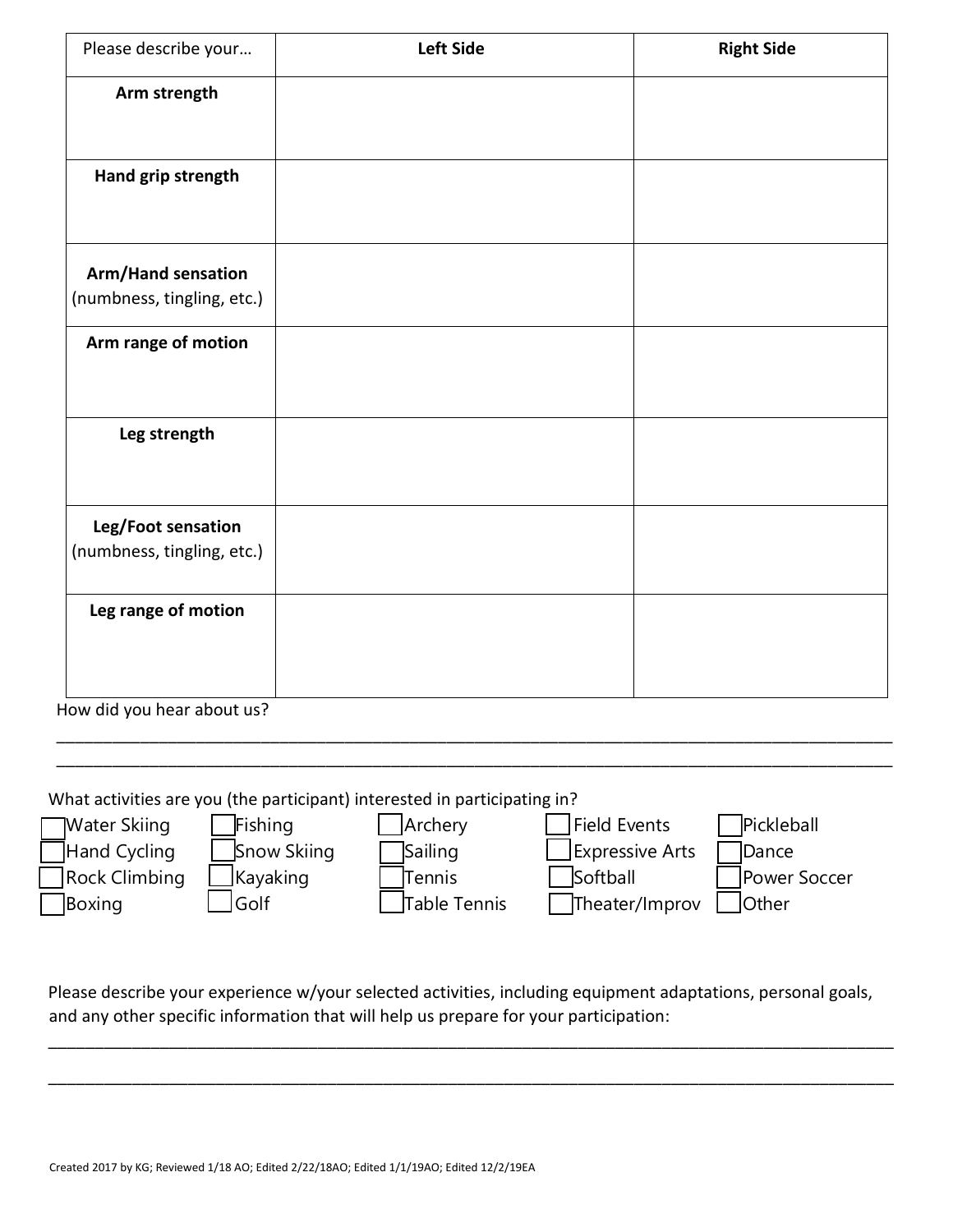Would you like to know more about our other programs, and stay up to date to our upcoming programs and available resources? (I.E. Fitness classes, fitness challenge, cycling races, fundraisers, wheelchair games, etc.)

 $\sqrt{2}$  Pres! Email:

No thank you

# **BURKE ADAPTIVE RECREATION RELEASE**

#### **RELEASE OF LIABILITY (required)**

I/we hereby for ourselves, our heirs, administrators and assigns, waive and release any and all claims against The Burke Rehabilitation Hospital and its employees, contractors and volunteers, for any and all injuries and/or expenses incurred by me/us while using any related recreation equipment (such as McClain Training Rollers, Quad Grips, helmets, Hand Cycles, Golf Clubs, Climbing Equipment, Kayaking Equipment, Table Tennis Equipment, etc.) during participation in clinics, classes, workshops, practices, training, rides or competition.

| Printed Name of Participant: |       |
|------------------------------|-------|
| Signature of Participant:    | Date: |
| Legal Guardian:              | Date: |

*Questions? Call (914) 597-2248 and leave a message. We will return your call as soon as possible.* 

# **After you have completed this form in its entirety, please return to:**

Recreational Therapy c/o Eileen Andreassi Burke Rehabilitation Hospital 785 Mamaroneck Ave. White Plains, NY 10605 AdaptiveSports@Burke.org FAX: 914-597-2829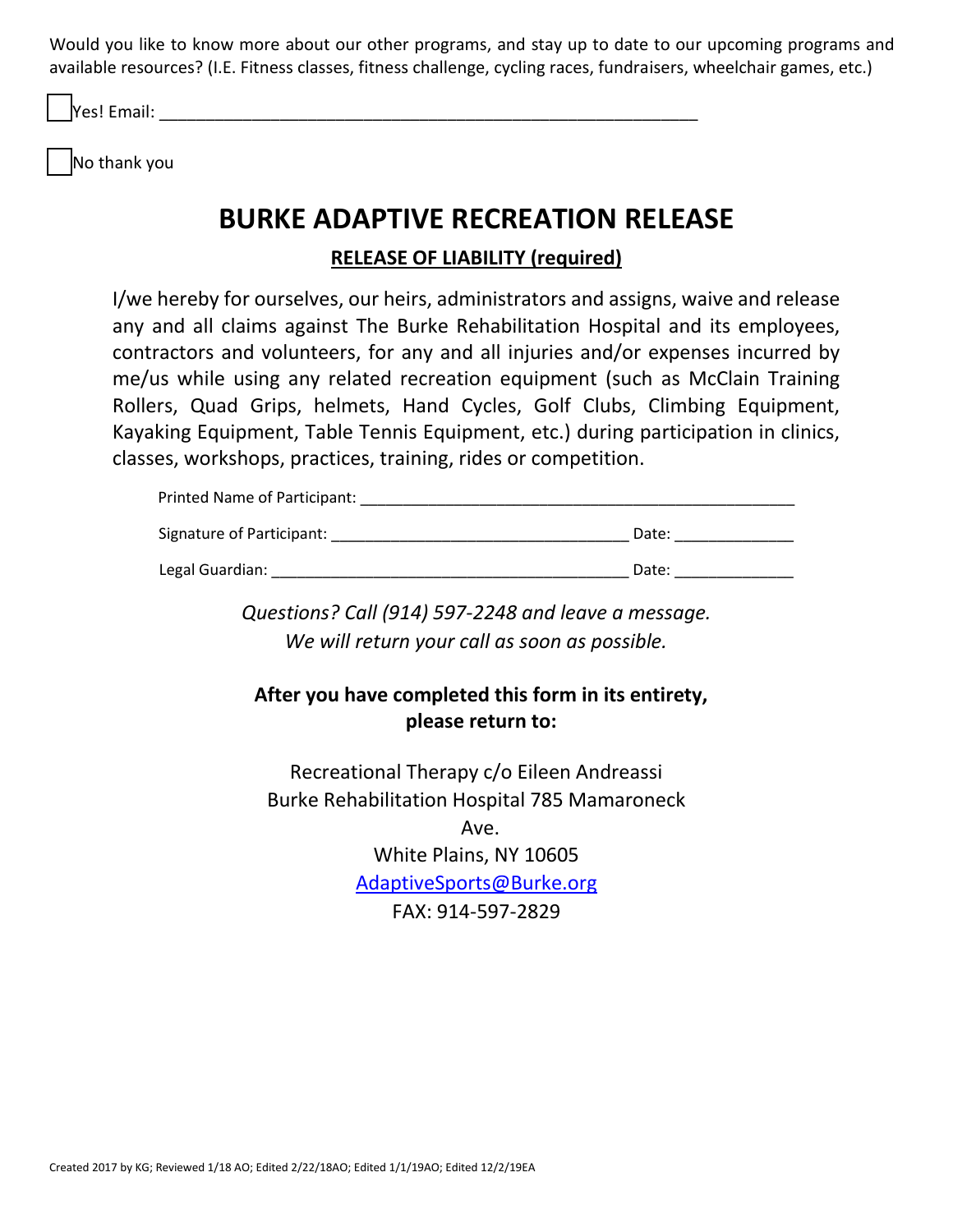| <b>OFFICE USE ONLY</b>               |           |            |
|--------------------------------------|-----------|------------|
| Project:                             | Location: | Date:      |
| $\Box M \Box F \text{Age:}$<br>Note: |           | Rev 5/2020 |



#### **CONSENT AND RELEASE FOR USE OF IMAGES**

I, **Example 2.1 The Example 2.1 The Example 2.1** hereby agree to grant to Burke Rehabilitation Hospital its parents, successors, affiliates (hereinafter "Burke") and all persons acting under its permission or authority including, but not limited to, its parent, successors, affiliates (hereinafter "Burke") employees and other persons it may engage ("Licensees"), to interview me, have permission to photograph, publish, reproduce, record and use photographs, motion pictures, videotapes or audio tapes (collectively referred to as "Images") of me , in order to memorialize the medical care, surgery, any other procedures to be performed, my presence at Burke facilities, attendance at Burke events and/or participation in Burke research studies. The Images may be used for any and all purposes, including but not limited to distribution to the media, educational, promotional, publicity, advertising and fundraising purposes, as well as for possible publication by Burke in various traditional and social media (e.g. Facebook) and on the Internet. I acknowledge and agree that neither Burke will pay me, my children, or my legal ward while a patient at Burke in any manner for such photographing/ recording and use of the Images. I grant this permission and release as a voluntary contribution and I waive any and all rights I (or my child) may have to royalties or other compensation in connection with any such publication or use. I hereby waive my right to inspect and/or approve the finished products and final usages. I hereby release and discharge Burke from any liability by virtue of any blurring, distortion, alteration, optical illusion or use in composite form that may occur or be produced in the creation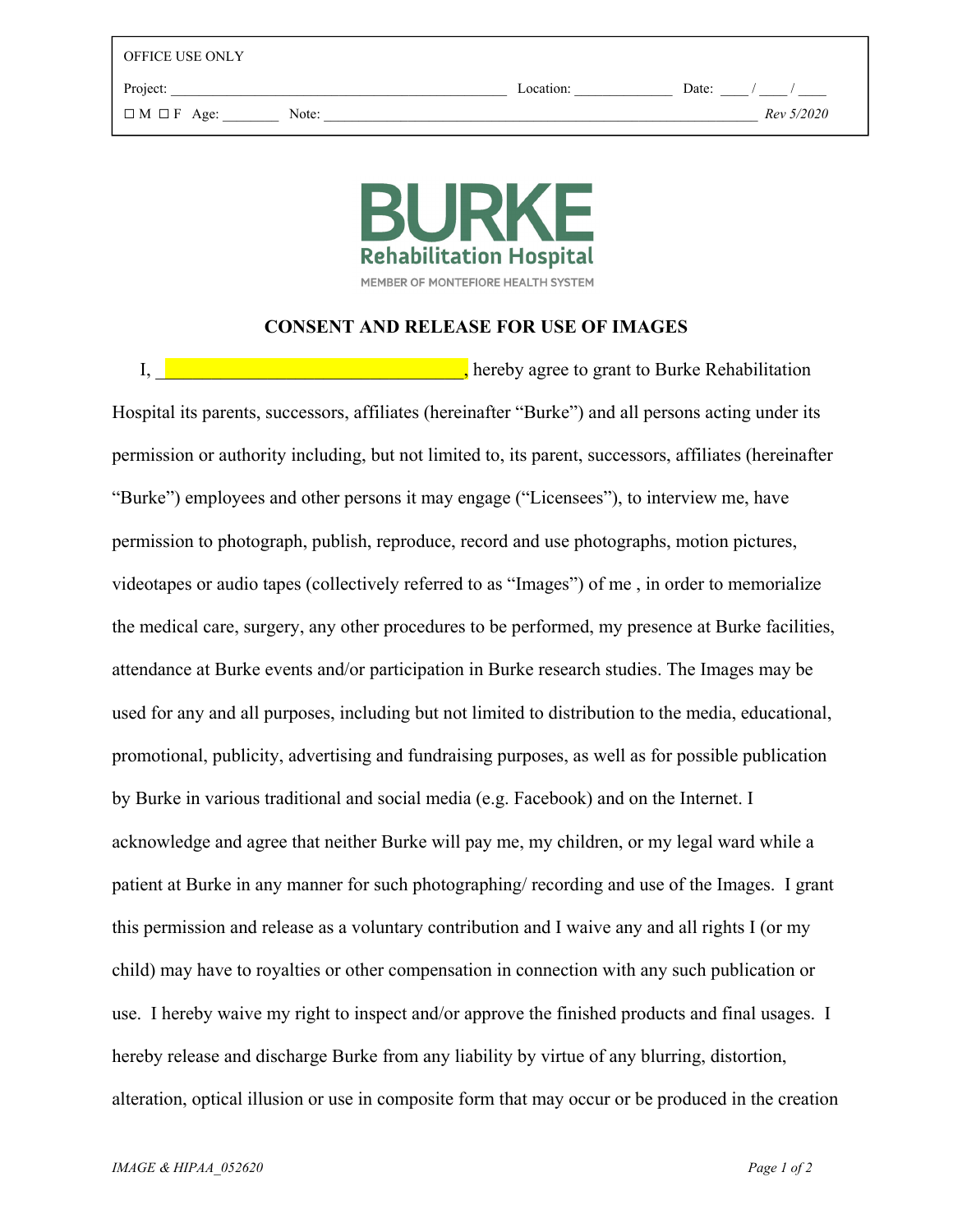

or processing of any images created by Burke. The foregoing permission is granted for the entire time period during which I (or my child) receive(s) outpatient and inpatient treatment and the right to use the Images shall continue until such time that the footage, photographs and other images are no longer used by Burke for educational, promotional, publicity, commercial and fundraising purposes. I also understand that I may contact my attending physician or research study coordinator in writing to revoke future uses, but that my revocation will not affect disclosures of information that have already occurred. I understand that I am not required to sign this form authorizing the use of Images, and I may refuse to do so without any effect on my receipt of care at Burke.

 I hereby release Burke, its trustees, officers, employees, physicians, agents and assigns from any and all legal liability that may arise from any of the foregoing and I waive any and all rights I (or my child) may have to royalties or other compensation in connection with any of the foregoing.